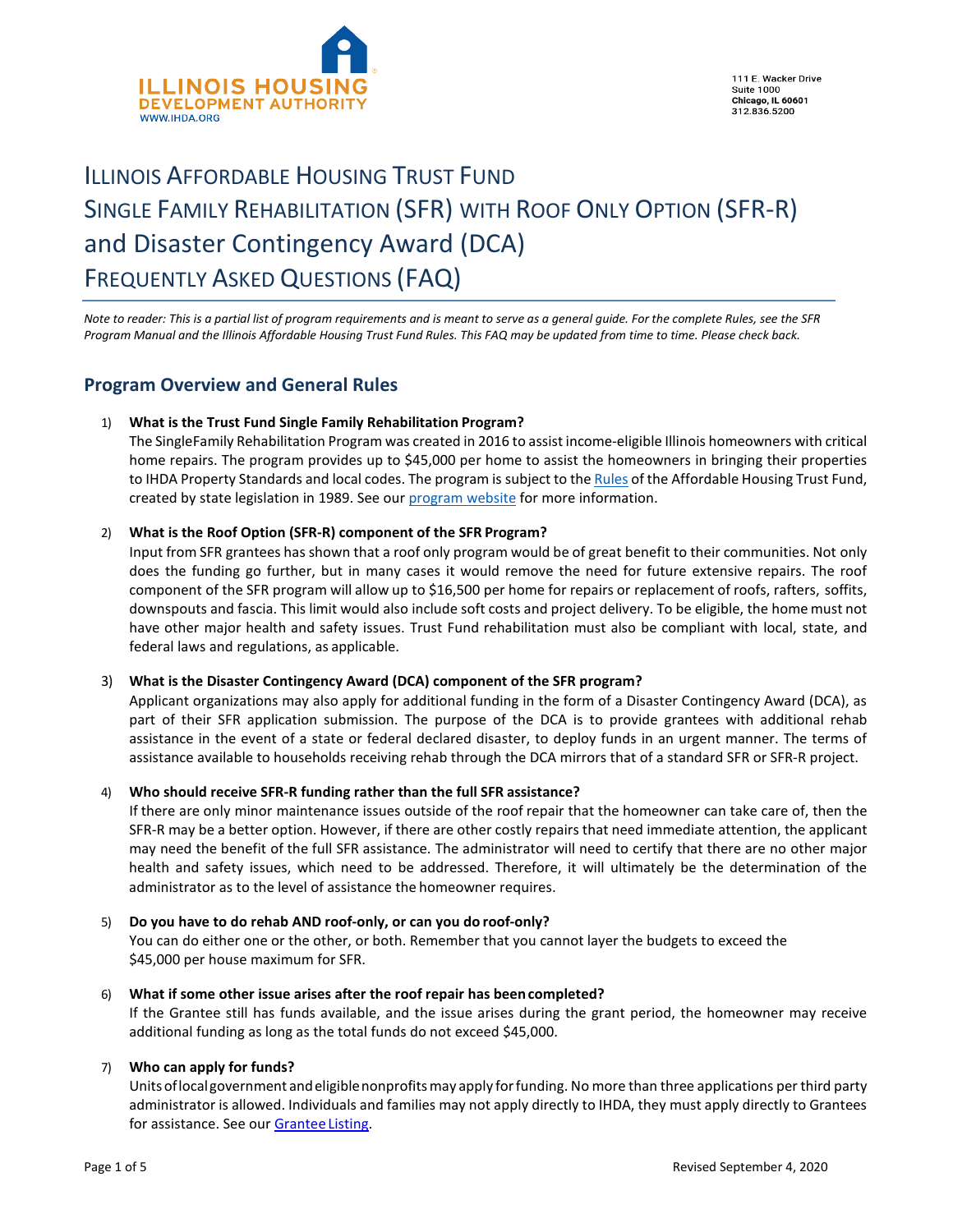## 8) **Where does the funding come from?**

The funds for the Affordable Housing Trust Fund Program are collected from the State's Real Estate Transfer Tax. Funds vary from year to year and are subject to appropriation by the State of Illinois.

#### 9) **Can an applicant receive funds from SFR if they received funding previously under a Trust Fund program?**

If a previously assisted applicant has a loan that is still active within the affordability period, he/she is not eligible to receive additional funding under our Trust Fund programs. Keep in mind that IHDA wishes to serve as many new households as possible with the limited funding.

## 10) **Is this a grant or loan to each homeowner?**

This is a forgivable loan. For SFR, the loan is forgiven at a rate of 1/60th per month for five years. For SFR-R, the loan is forgiven at 1/36th per month for three years. Funds not used in compliance with the Rules and Grant Agreement are subject to recapture.

## 11) **Will grant funds be disbursed up front or will expenses bereimbursed?**

Funds will be paid once the Grantee provides a package documenting work performed through invoiced expenses, a contractor's sworn statement, lien waiver, and other items as requested.

## 12) **Is a Trust, Life Estate or Contract of Deed acceptable?**

No, a Trust, Life Estate, Contract of Deed, Agreement of Deed, or a Land Contract are not acceptable forms of ownership under our Trust Fund programs. The home must be held in fee simple title ownership. If the applicant owns the home under either of these products, they must be in possession of the title before they may utilize Trust Fund dollars.

# **Income Overview and Requirements**

## 13) **Who is eligible to receive funds?**

The Grantee must follow its Participant Selection Plan in selecting participants for the Program. Household income cannot exceed 80% of area median income for household size. The property assisted must beowner-occupied.

14) **What are the income requirements forroof only?** 80% AMI is the maximum household income limit.

# 15) **Are credit checks required during the pre-approval process?**

Credit checks are not a requirement of the program. Grantees should use their best judgement during the applicant selection process to ensure that they are selecting the best candidates. Ideally, borrowers should be able to keep up with their current debt obligations during the forgiveness period of the loan.

#### 16) **Are third party verifications required for income determination?**

Yes. These items should include paystubs, checking and savings account verifications, and the most recently filed tax return. A statement of non-filing should be executed, if appropriate. Employer verifications may be necessary to confirm potential bonuses, pay raises, changes in hours, or other similar circumstances. This documentation should be kept in the applicant file and should only be submitted to IHDA if requested.

# 17) **How much income verification is required and for how long is it valid?**

Income documentation from last three pay periods is required and it is valid for up to six months. This documentation should be maintained in the homeowner file and only provided to IHDA upon request. IHDA reserves the right to review this income documentation at any time.

#### 18) **Do you need third party verification on tax returns directly from the IRS?**

No. This step is unnecessary if other income verifications noted above have been substantiated.

# **Other Administrative Requirements**

# 19) **What are the title requirements?**

A date-down title search is required to identify owners and confirm that the property is fee simple and not in a trust. If one of the homeowners is deceased, IHDA will require a will, divorce documents, or other relevant material that proves the homeowner that is applying for IHDA funding owns the home. The title search also confirms that there are no outstanding liens on the property that could put the home at risk. The Grantee should be proactive in helping the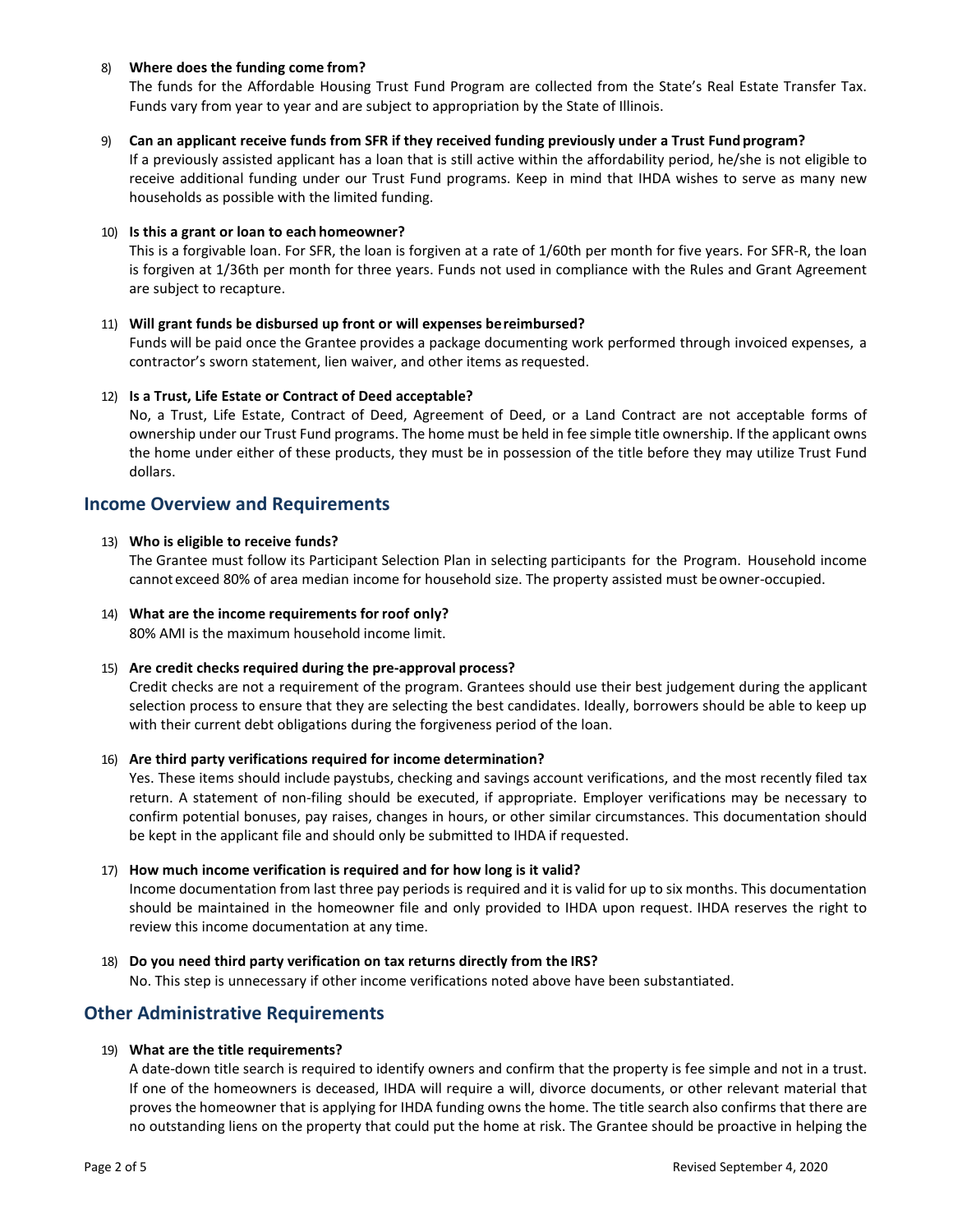homeowner resolve any outstanding issues. Taxes and insurance must be current.

## 20) **What are the property insurance requirements for the homeowner?**

The homeowner must have insurance for the home, and "Illinois Housing Development Authority" must be indicated on the insurance policy as additional insured. Owners in a floodplain must have flood insurance, and homeowners in a mine proximity area must have mine subsidence insurance.

# **Record Keeping Requirements**

## 21) **Does IHDA require or provide a specific project checklist for Grantee files?**

IHDA has checklists for documents to be submitted for project approval and disbursement. However, those checklists do not include all items that you should maintain in your files. Please refer to the Sample File Checklist in Appendix B to assist you in organizing, submitting, and retaining your applicant files. IHDA reserves the right to review your files at any time, including throughout the 5-year record retention period.

22) **How long must records be retained for the program?** Applicant files and program records should be held for five years after the expiration date for SFR.

# **Construction Overview**

Rehabilitation is subject to the **[ILLINOIS HOUSING DEVELOPMENT AUTHORITY STANDARDS FOR ARCHITECTURAL](https://www.ihda.org/wp-content/uploads/2015/07/IHDA-Standards-for-Architectural-Planning-and-Construction-2019-FINAL.pdf) PLANNING AND CONSTRUCTION.** Please see the document for further guidance.

- 23) **Are well water and septic systems allowed? Alternatively, is city water required for the program?** New water/sewer services should be from the municipality, if available. If the existing system is a well/septic, we do not require a change. Septic system repairs or replacement is an allowable expense.
- 24) **Must we address lead in the entire home or just in areas where work is being performed?**

Homes built after 1978 need only be tested for lead if the grantee considers it necessary. For standard SFR projects, homes built before 1978 will need a lead risk assessment of the entire home. For SFR with Roof Only projects, if the home was built before 1978, only the areas affected by rehab work (roof, soffit, fascia, etc.) need a lead risk assessment. See the SFR Program Manual for more detailed info on IHDA's lead requirements.

- 25) **Do all lead pipes coming into the home from the street and lead pipes within the home need to be replaced?** On renovation, rehabilitation or preservation projects, replacement of the lead pipe incoming water service shall be required.
- 26) **If lead is uncovered in the home and we need to temporarily relocate the applicant to treat lead surfaces, are relocation expenses reimbursable?**

All attempts must be made to provide the least expensive suitable temporary housing available to the applicant. Motel or hotel accommodations may be considered only if there are no other alternatives available. IHDA will contributeup to \$500 (within the project budget) for lodging and food. IHDA uses the State of Illinois' rate for food expenses of \$28/day per household member. Receipts and other appropriate back up documentation will

be required in order for IHDA to reimburse the grantee. For more information on eligible expenses, please see IHDA's Relocation Policy.

27) **Do you need to do lead testing for roof only option?**

If the home was built before 1978, only the roof areas (roof, soffit, fascia) need to be tested. If lead is uncovered, it must be addressed.

#### 28) **Can we rehabilitate garages under the program?**

Detached garages should not be addressed unless they are close enough to the home to present an immediate health and safety issue. The homeowner is responsible for addressing insurance and code requirements regarding freestanding garages on the property.

#### 29) **Can we rehabilitate mobile homes under this program?**

Mobile homes must be on a permanent foundation. The land underneath must be owned by the mobile homeowner and we must be able to record the Trust Fund Mortgage against the property.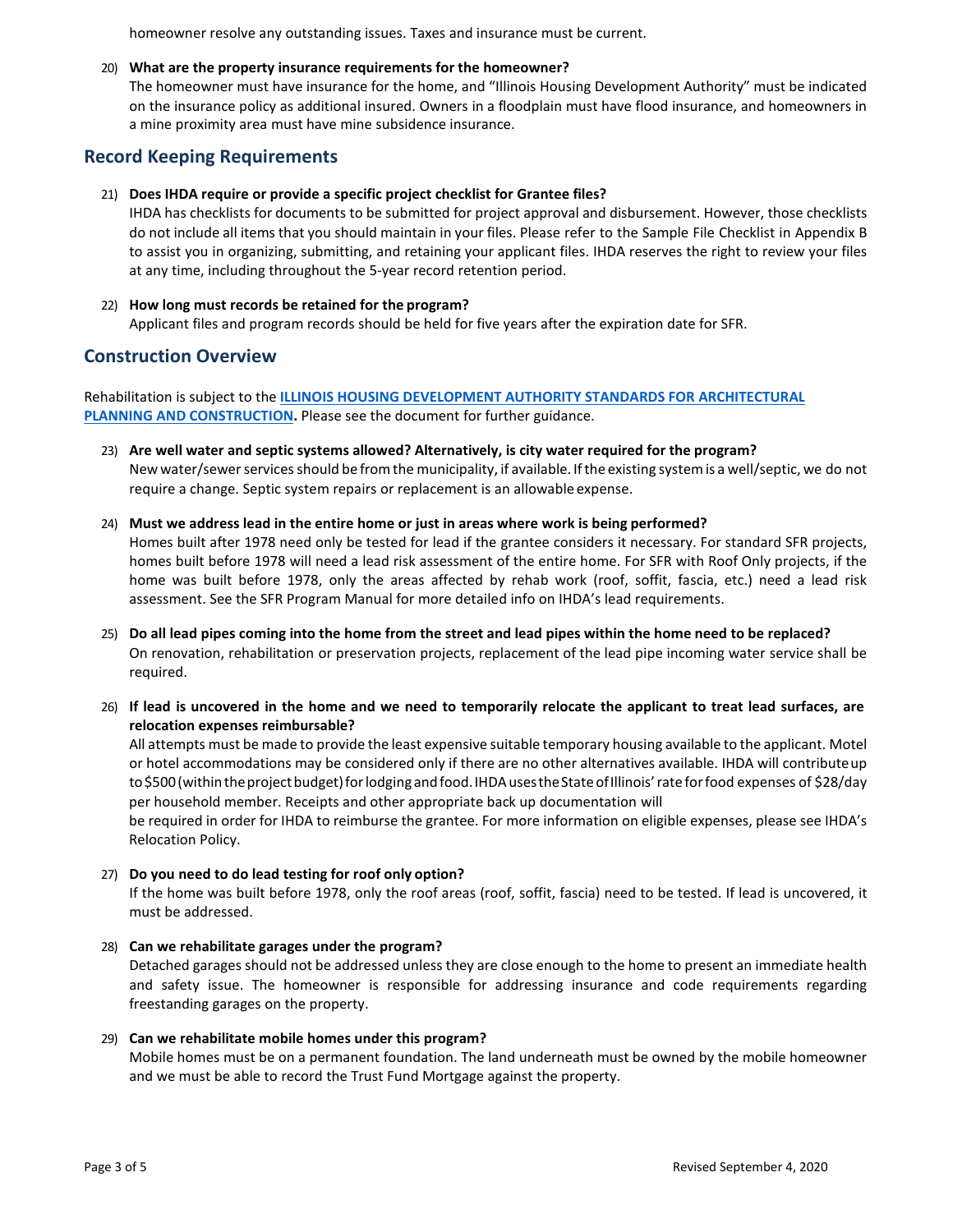# 30) **If we put a new roof on the home, do we have to install gutters?**

If you put a new roof on the home, you must make sure the fascia, soffit, gutters, and downspouts are replaced or are in good condition.

# 31) **What are eligible renovation items under the SFR program?**

- Accessibility related improvements
- Energy Efficiency related improvements
- Environmental related hazards
	- ⁻ Lead and Radon Mitigation
- Improvements to:

Interior

- ⁻ Electrical
- Plumbing
- ⁻ Insulation
- ⁻ Wall and Ceiling
- Flooring
- ⁻ Stairs
- ⁻ Cabinetry and Countertops
- ⁻ Bathroom Vanities and Lavatory
- ⁻ Repair/Replacement
- ⁻ Fire and Smoke Alarm Systems
- ⁻ Windows and Doors
- ⁻ HVAC
- ⁻ Replacement of outdated/inefficient stove or refrigerator, if necessary
- ⁻ Replacement of other existing major inoperable appliances (dishwasher, washer, dryer,etc.)

# Exterior

- ⁻ Roofing (including soffits and fascia)
- ⁻ Drainage (including grading and gutters)
- Structural Improvements
- **Stairs**
- **Chimneys**
- ⁻ Fire Escapes
- ⁻ Windows and Doors
- ⁻ Porches and Steps
- **Siding**
- Other Improvements as approved by IHDA

# 32) **What are ineligible renovation items under the SFR program?**

- Improvements that are significantly above local market rate
- Replacement of major appliances that are still in working condition (dishwasher, washer, dryer, etc.)
- Luxury Improvements, such as:
	- Swimming pools
	- **Jacuzzis**
	- Marble/Granite counter tops, etc.

# **Homeowner Documents**

33) **What is the "Special Notice About Your Forgivable Loan"?**

This Notice informs homeowners that they have been awarded up to \$16,500 for roof repair through the SFR-R program, or \$45,000 through the SFR program for home repairs. The notice informs homeowners that their actual loan amount will be included on the Project Completion Certificate. This document should be completed during the pre-construction conference.

# 34) **What is a Certificate of Occupancy and when will it be necessary to obtain one?**

This is a document issued by local government agencies or building departments, indicating a building's compliance with applicable building codes and other laws. If applicable, you will need to include the Certificate of Occupancy with the final payout package after all rehab is complete. Check with your municipality to determine if a Certificate of Occupancy is required.

- **Painting** 
	-
- 
- 
- 
-